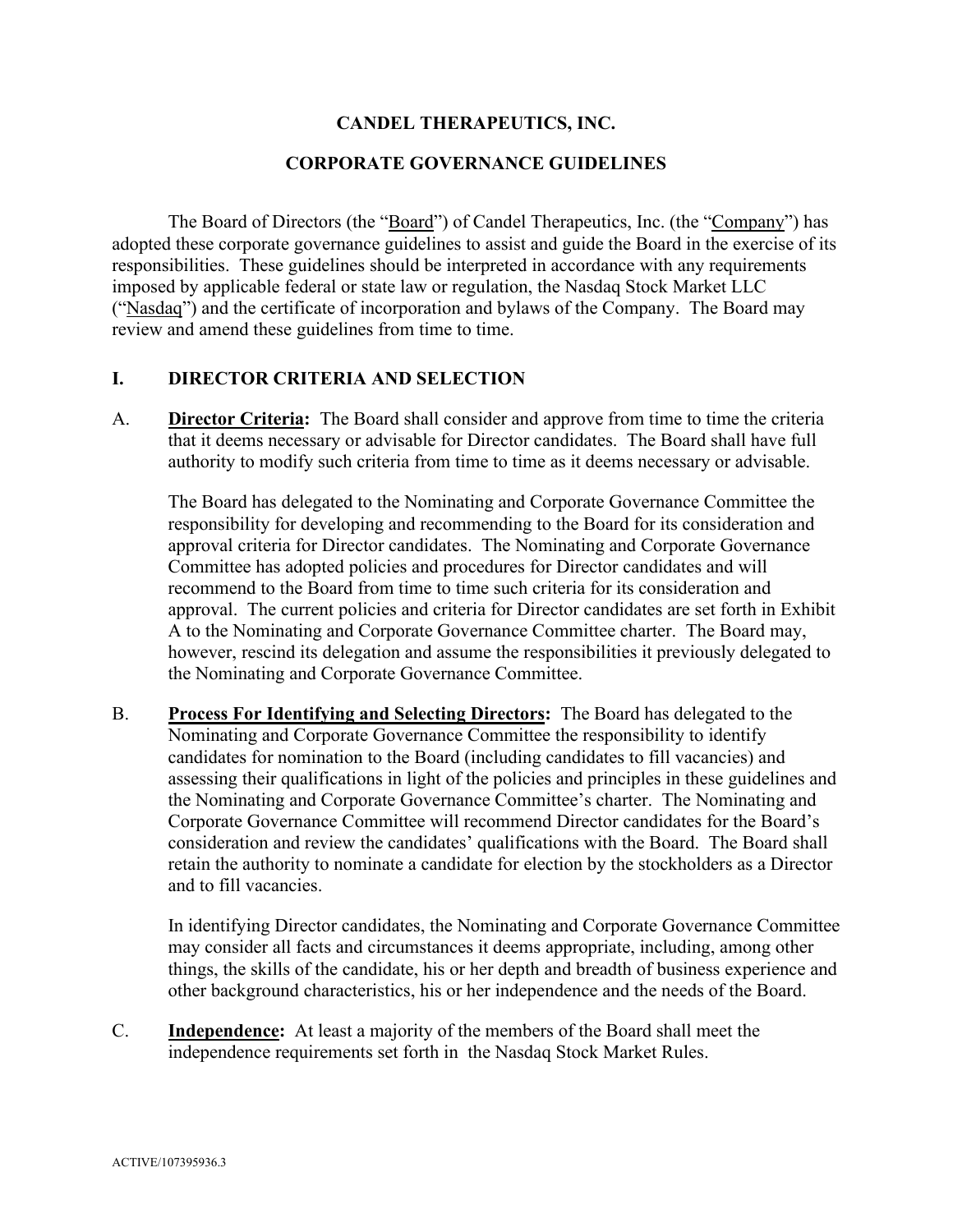The Board will periodically evaluate all relationships between the Company and each independent Director for the purposes of determining whether a material relationship exists that might represent a potential conflict of interest or otherwise interfere with the Director's ability to satisfy his or her responsibilities as an independent director.

- D. **Limit on Number of Other Boards:** Performing the duties and fulfilling the responsibilities of a Director require a significant commitment of time and attention. The Board does not believe, however, that explicit limits on the number of other boards of directors on which a Director sits, or on other activities a Director pursues, are appropriate. The Board, however, recognizes that excessive time commitments can interfere with a Director's ability to perform and fulfill his or her duties and responsibilities effectively. The Nominating and Corporate Governance Committee will consider whether the performance of a Director has been or is likely to be adversely affected by excessive time commitments, including service on other boards of directors. Directors must notify the Chair of the Nominating and Corporate Governance Committee when accepting a seat on the board of directors of another business corporation so that the potential for conflicts or other factors compromising the Director's ability to perform or fulfill his duties and responsibilities may be fully assessed.
- E. **Term and Age Limits:** The Board does not believe that limits on the number of consecutive terms a Director may serve or on the Directors' ages are appropriate in light of the substantial benefits of a sustained focus on the Company's business, strategy and industry over a significant period of time. Each Director's performance will be assessed by the Nominating and Corporate Governance Committee in light of relevant factors.
- F. **Succession:** The Nominating and Corporate Governance Committee shall be responsible for developing succession plans for the Board.

# **II. DIRECTOR RESPONSIBILITIES AND COMPENSATION**

- A. **Role of Directors:** The business and affairs of the Company are managed by or under the direction of the Board, acting on behalf of the stockholders. The Board has delegated to the officers of the Company the authority and responsibility for managing the Company's everyday affairs. The Board has an oversight role and is not expected to perform or duplicate the tasks of the Chief Executive Officer (the "CEO") or senior management.
- B. **Attendance at Meetings:** Each member of the Board is expected to make reasonable efforts to attend meetings of the Board, whether regular or special. If a Director does not attend at least 75% of the Board's regular or special meetings (together with the meetings of committees on which the Director serves), the Company will be required to disclose that fact in its annual proxy statement. In addition, attendance and participation at meetings is an important component of the Directors' duties and, as such, attendance rates will be taken into account by the Nominating and Corporate Governance Committee in assessing Directors for renomination as Directors.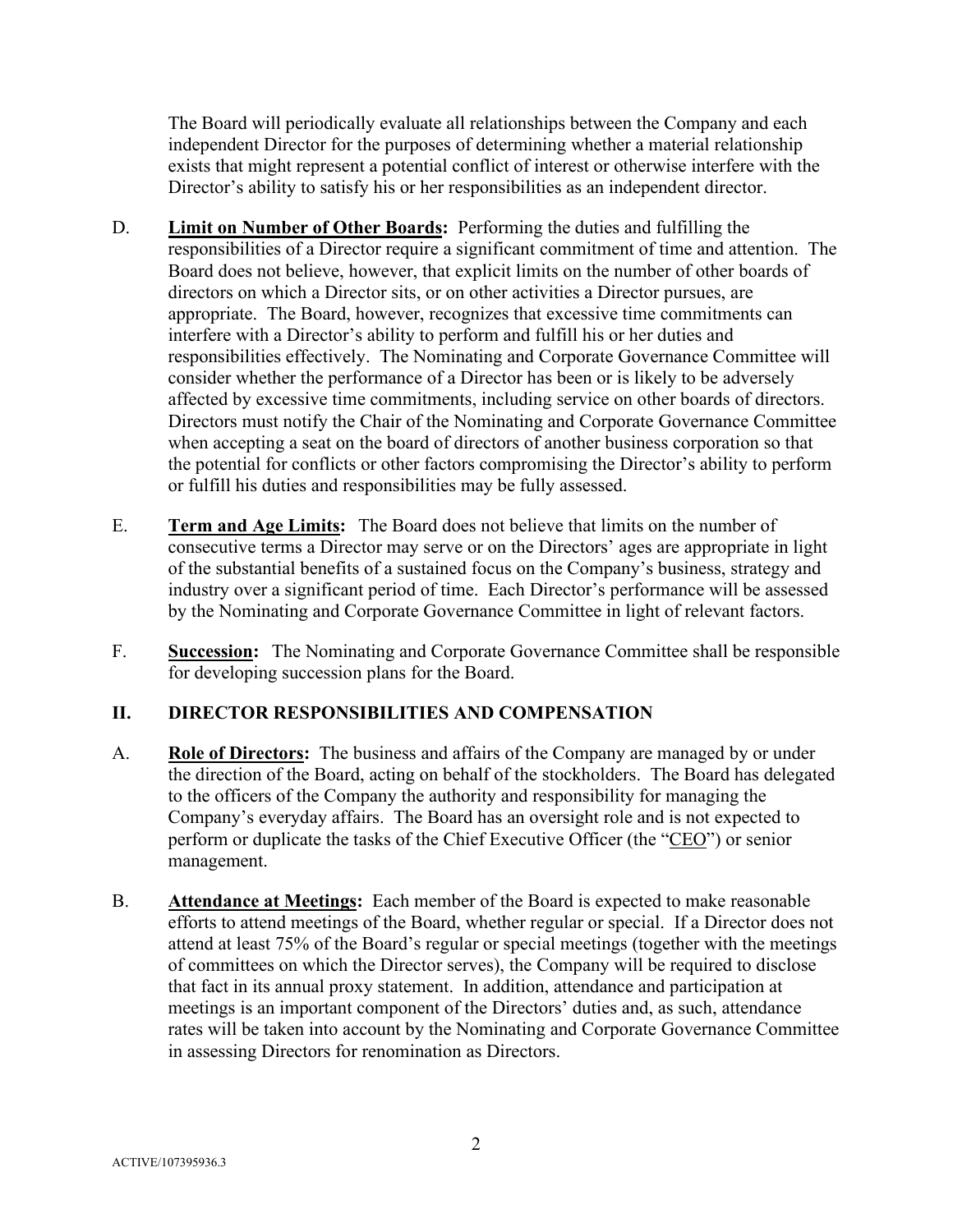- C. **Time Commitment; Advance Distribution and Review of Materials:** Directors are expected to spend the time needed and meet as frequently as the Board deems necessary or appropriate to discharge their responsibilities. Senior management is responsible for distributing in advance to Directors information important to the Board's understanding of the business to be conducted at a Board or Committee meeting. Directors should review these materials before the meeting.
- D. **Director Compensation:** The Compensation Committee will determine and periodically review the form and amount of Director compensation, except as otherwise determined by the Board. The Company's executive officers shall not receive additional compensation for their service as Directors.

### **III. BOARD STRUCTURE AND PROCEDURES**

- A. **Size of Board:** The Board reserves the right at any time to increase or decrease its size, subject to any provisions in the Company's certificate of incorporation and bylaws, depending on the Board's assessment of its needs and other factors. The size of the Board may vary based upon the size of the business and the availability of qualified candidates. Board size should facilitate active interaction and participation by all Board members. The Board will review from time to time the appropriateness of its size.
- B. **Board Leadership:** The Board shall fill the positions of Chair and CEO based upon its view of what is in the best interests of the Company. The Chair and CEO may, but need not be, the same person.
- C. **Committees:** The Board intends at all times to have an Audit Committee, a Compensation Committee and a Nominating and Corporate Governance Committee. Each of these committees will have a written charter that sets forth its responsibilities and qualifications for committee membership. The Board may from time to time establish additional committees as it deems appropriate. Membership on the Audit, Compensation and Nominating and Corporate Governance Committees is limited to independent Directors meeting the independence requirements of The Nasdaq Stock Market Rules, the Sarbanes-Oxley Act of 2002 and any other applicable rules or regulations of the Securities and Exchange Commission and the Internal Revenue Service. The Board retains discretion to form new committees or disband current committees depending upon the circumstances.
- D. **Executive Sessions:** The non-management Directors will meet at regularly scheduled executive sessions without management participation, and at least once each year the independent Directors alone will meet in executive session. If the Chair is a nonmanagement Director and an independent Director, then the Chair will preside at these meetings. If the Chair is not an independent Director, then the Director who presides at these meetings will be chosen by those present at a meeting. In either case, the Director who presides at these meetings, and his or her name, or the process by which he or she is selected, will be disclosed, if required by SEC rules, in the annual proxy statement or, if the Company does not file an annual proxy statement, in the Company's annual report on Form 10-K filed with the SEC. To permit interested parties to make their concerns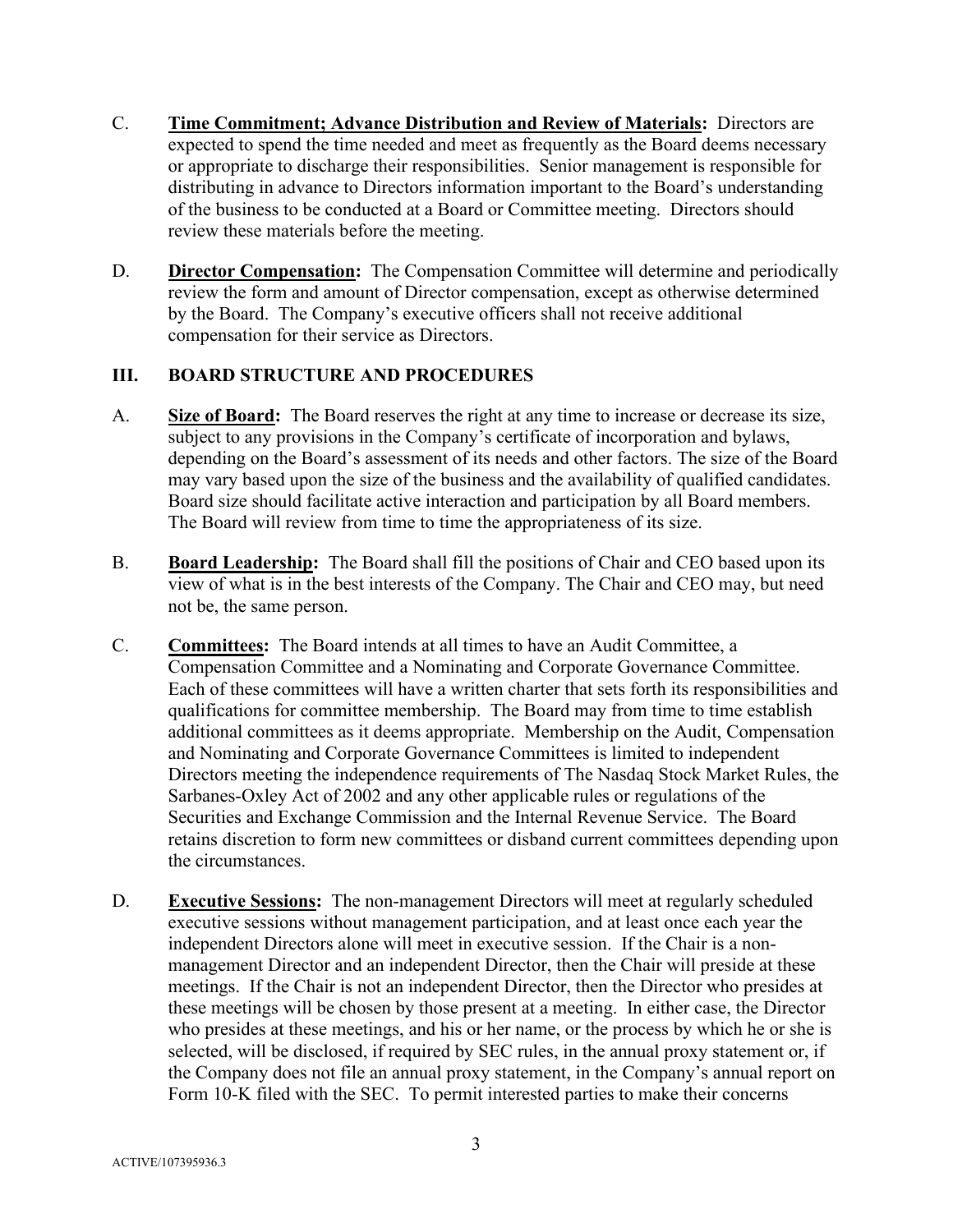known to the non-management Directors, the Company will also disclose a method by which they can communicate directly and confidentially with the presiding Director or with the non-management Directors as a group.

- E. **Director Access to Management and Independent Advisers:** In performing its responsibilities, the Board, and each committee, shall be entitled to rely on the advice and information it receives from management and the experts, advisers and professionals whom the Board, or a committee, may consult. The Board and each committee shall have the authority to request that any officer or employee of the Company, the Company's outside legal counsel, the Company's independent auditor or any other professional retained by the Company to provide advice to the Company, attend a meeting of the Board or committee or meet with any members of or advisers to the Board. The Board or any committee shall also have the authority to engage legal, accounting or other advisers to provide advice and information it deems appropriate to carry out its responsibilities.
- F. **Directors Who Change Job Responsibility:** The Board does not believe Directors who retire or change their principal occupation or business association should necessarily leave the Board. However, promptly following any such event, the Director should notify the Nominating and Corporate Governance Committee, so that it can review and advise the Board regarding the continued appropriateness of the Director's Board membership.
- G. **Director Orientation and Continuing Education:** The Company will conduct an orientation program for each new Director. The orientation will be designed to familiarize the new Director with the Company's business and strategic plans, key policies and practices, principal officers and management structure, auditing and compliance processes and its code of business conduct and ethics. The Nominating and Corporate Governance Committee will be responsible for periodically providing materials or briefing sessions for continuing Directors on topics that will assist them in discharging their duties.
- H. **Management Succession:** The Nominating and Corporate Governance Committee shall be responsible for developing a CEO succession plan for consideration by the Board and reporting on the plan to the Board.

# **IV. OTHER CORPORATE GOVERNANCE MATTERS**

- A. **Annual Performance Evaluations of the Board and Committees:** The Board will conduct a self-evaluation at least annually for the purpose of determining whether it and its committees are functioning effectively, and each committee of the Board will conduct a self-evaluation at least annually for the purpose of determining whether it is functioning effectively. The Nominating and Corporate Governance Committee will oversee the evaluation process.
- B. **Communications with Outside Interested Parties**: The Board believes that management should be responsible for communications with the press, media and other